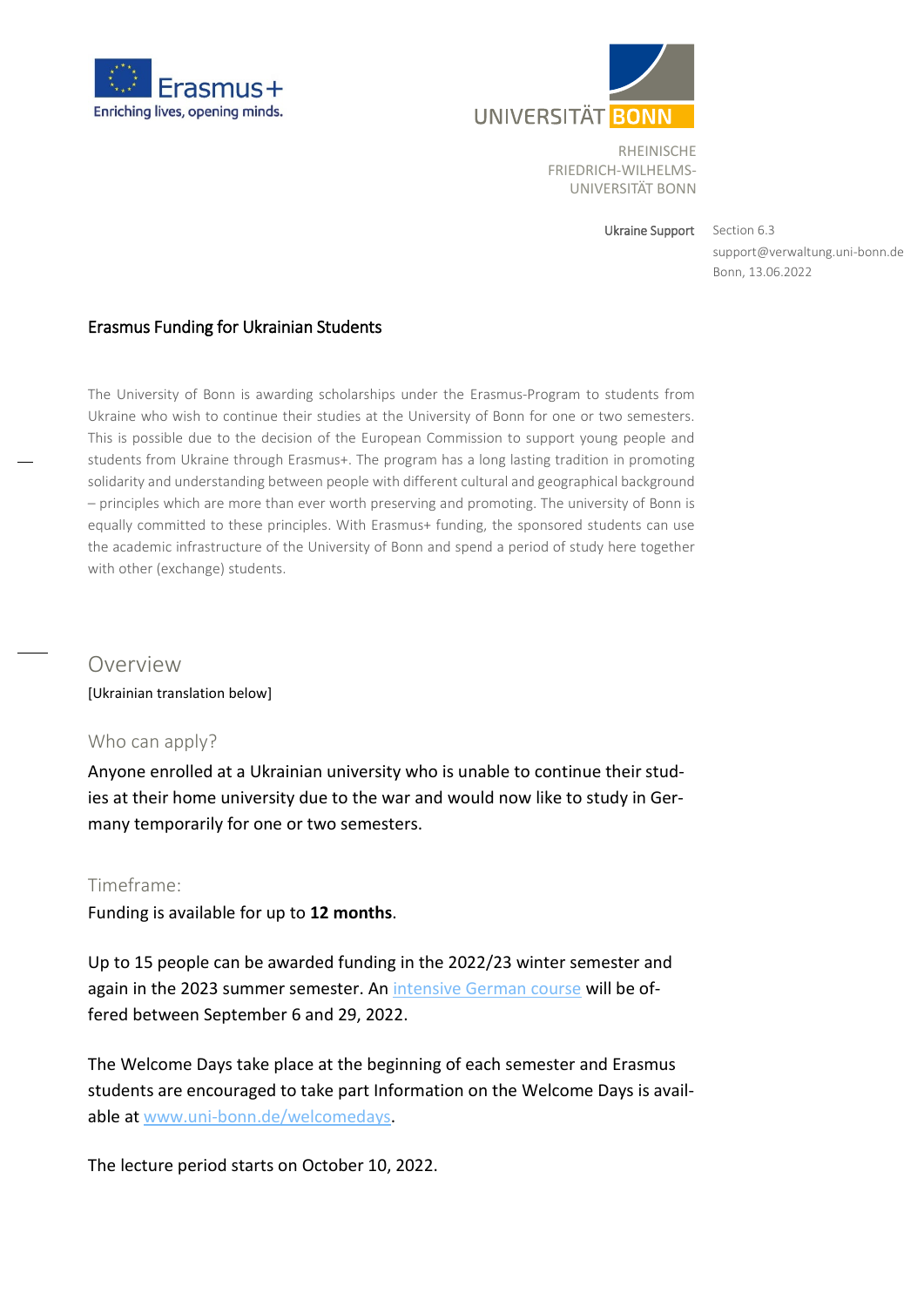

#### **Page 2**

Foreign language requirements:

Bachelor's students will need to demonstrate at least a B1 standard of German. B2-level English is often sufficient for Master's degree programs. You can find more details [here.](https://www.uni-bonn.de/en/studying/erasmus-departmental-coordinators/erasmus-departmental-coordinators?set_language=en#Fk01_Bereich-Fachko)

How much funding is provided per month?

€850 + a top-up of €250 = €1,100/month

# Application process:

If you are interested, please send us the following **by July 10, 2022**:

- Your curriculum vitae
- **Proof of enrollment at your home university (student ID, enrollment confirmation** or similar)
- A short letter of motivation indicating what you would like to focus on during your semester studying at the University of Bonn

Please submit everything by email to: [support@verwaltung.uni-bonn.de](mailto:support@verwaltung.uni-bonn.de)

Section 6.3 of the University of Bonn's International Office will be responsible for sending requests to the Erasmus Departmental Coordinator. Should we be able to offer you a place, you will have until July 31, 2022 to register for Erasmus funding.

Please contact [support@verwaltung.uni-bonn.de](mailto:support@verwaltung.uni-bonn.de) if you have any questions about the program or opportunities for studying in Bonn. We would also be happy to arrange a telephone consultation or Zoom meeting.

# Contact:

International Office, Section 6.3, E-Mail: [support@verwaltung.uni-bonn.de,](mailto:support@verwaltung.uni-bonn.de) Phone: +49 228 73 5544.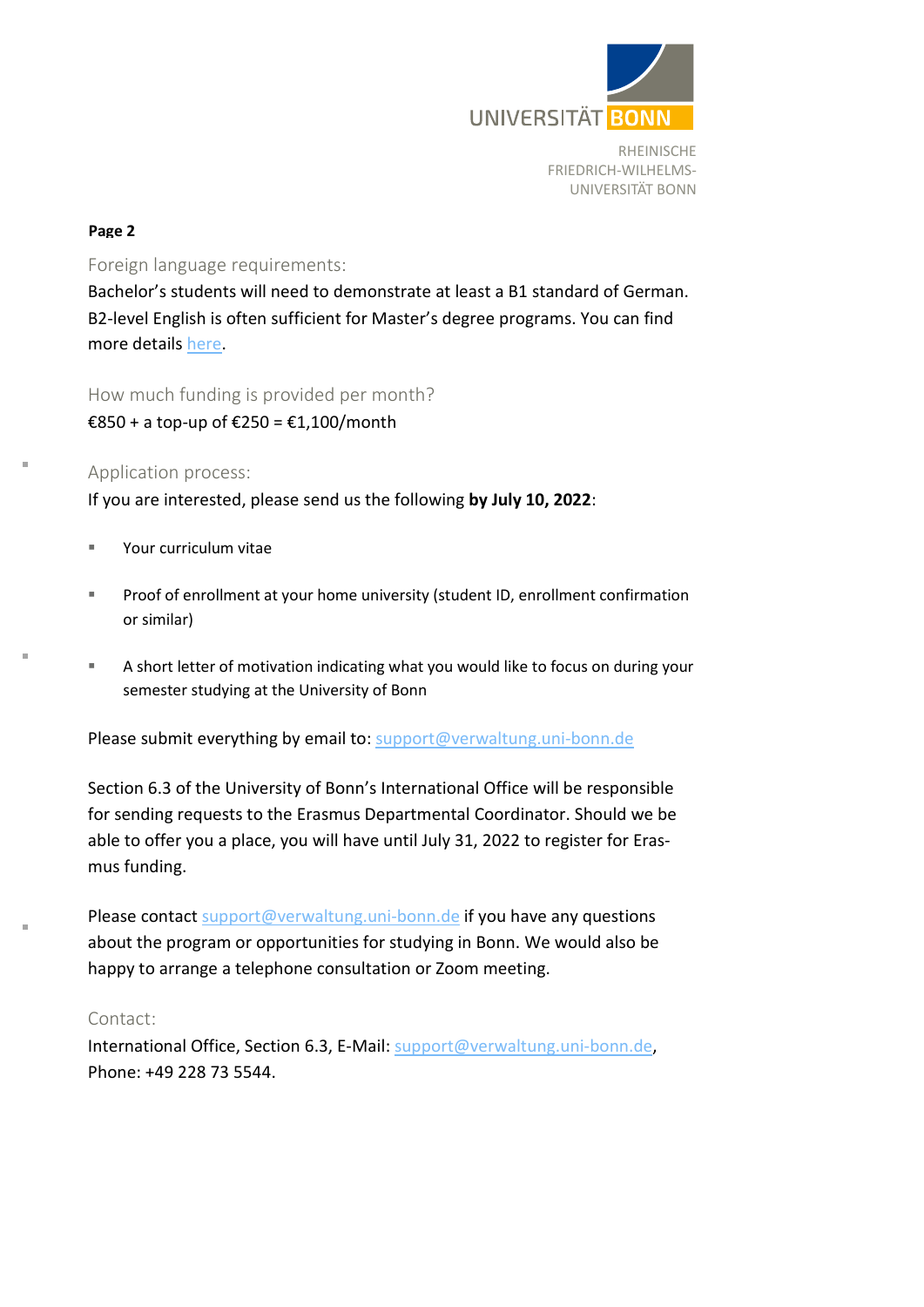

**Page 3**

# **Фінансування Erasmus для студентів з України**

# **Хто може подати заявку?**

Усі особи, які вступили в український університет, які не можуть продовжити навчання у рідному університеті через війну і тепер хочуть продовжити навчання тимчасово в Німеччині протягом одного-двох семестрів.

**Термін фінансування** – максимум дванадцять місяців. У зимовому семестрі 2022/23 та літньому семестрі 2023 року можна профінансувати до 15 осіб. Відвідати інтенсивний курс німецької мови можна з 6 по 29 вересня 2022 року.

**Інформацію про Дні вітання** можна знайти тут: [www.uni](http://www.uni-bonn.de/welcomedays)[bonn.de/welcomedays.](http://www.uni-bonn.de/welcomedays)

**Лекційний період** розпочинається 10 жовтня 2022 року.

**Вимоги до мови**: Студенти на рівні бакалавра повинні володіти німецькою мовою не нижче B1. На рівні магістра часто достатньо англійської на рівні B2. Подробиці можна знайти тут.

**Наскільки велика щомісячна субсидія?** 850 євро + поповнення 250 євро = 1100 євро/місяць

**Процес подачі заявки**: Якщо Ви зацікавлені, надішліть нам електронний лист до 10 липня 2022 року

- Ваше резюме

- Доказ про зарахування з Вашого рідного університету (студентський квиток, підтвердження зарахування або подібне)

- короткий мотиваційний лист із зазначенням спеціальностей, які Ви хотіли б вивчати протягом семестру в університеті Бонна на адресу: [support@verwaltung.uni-bonn.de](mailto:support@verwaltung.uni-bonn.de)